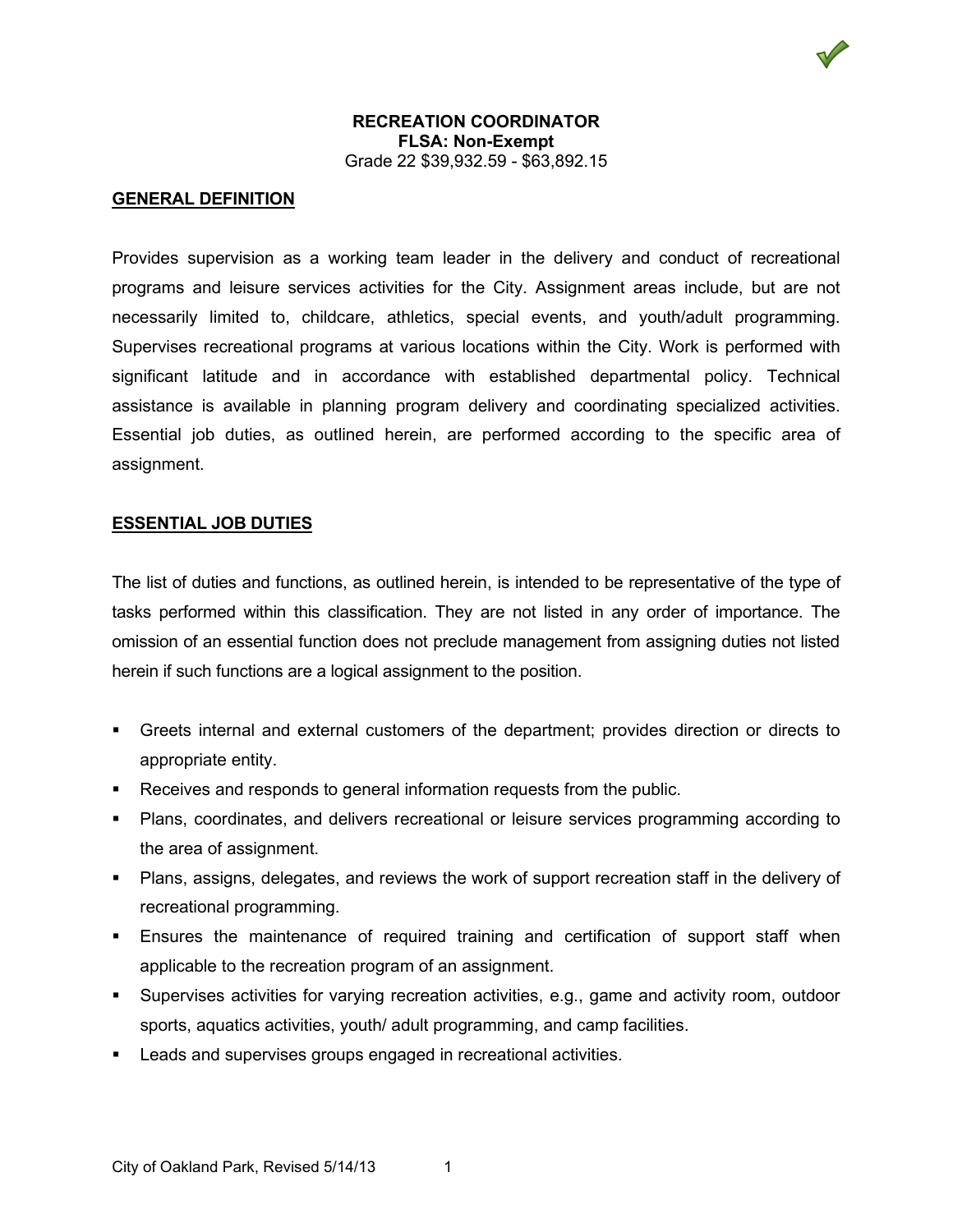- Maintains equipment on athletic fields and in recreation programs; prepares facilities/fields for use during recreation activities.
- Assists in the preparation and operation and special events as directed.
- Assists in the development of public information materials, promotional materials, and related marketing initiatives of the department.
- Collects, records, and accounts for fees paid for recreational, leisure services, and athletics programs.
- Maintains various records, logs, reports, and other documentation for department administration purposes.
- Checks facilities for safety factors and reports broken or damaged equipment/facilities to appropriate staff.
- Responsible for opening, closing, and securing of assigned facilities/locations.
- Establishes and maintains effective working relationships with internal customers, external entities, and the general public.
- Communicates with co-workers, management, citizens, and others in a courteous and professional manner.
- Requires regular attendance to scheduled work shifts.

# **KNOWLEDGE, SKILLS & ABILITIES**

- Considerable knowledge of principals, rules, materials, and equipment requirements of a wide variety of recreation activities (as applicable to the area of assignment).
- Considerable knowledge of instruction, coaching, and supervision principles associated with the delivery of programs (as applicable to the area of assignment).
- Ability to plan, organize, and deliver various youth, adult and special programs and events (as applicable to the area of assignment).
- Ability to write clear and accurate reports.
- Ability to deal promptly and efficiently with emergencies.
- Ability to devise staffing plans for various programs/facilities.
- Ability to solve problems arising at any of the City's recreational facilities.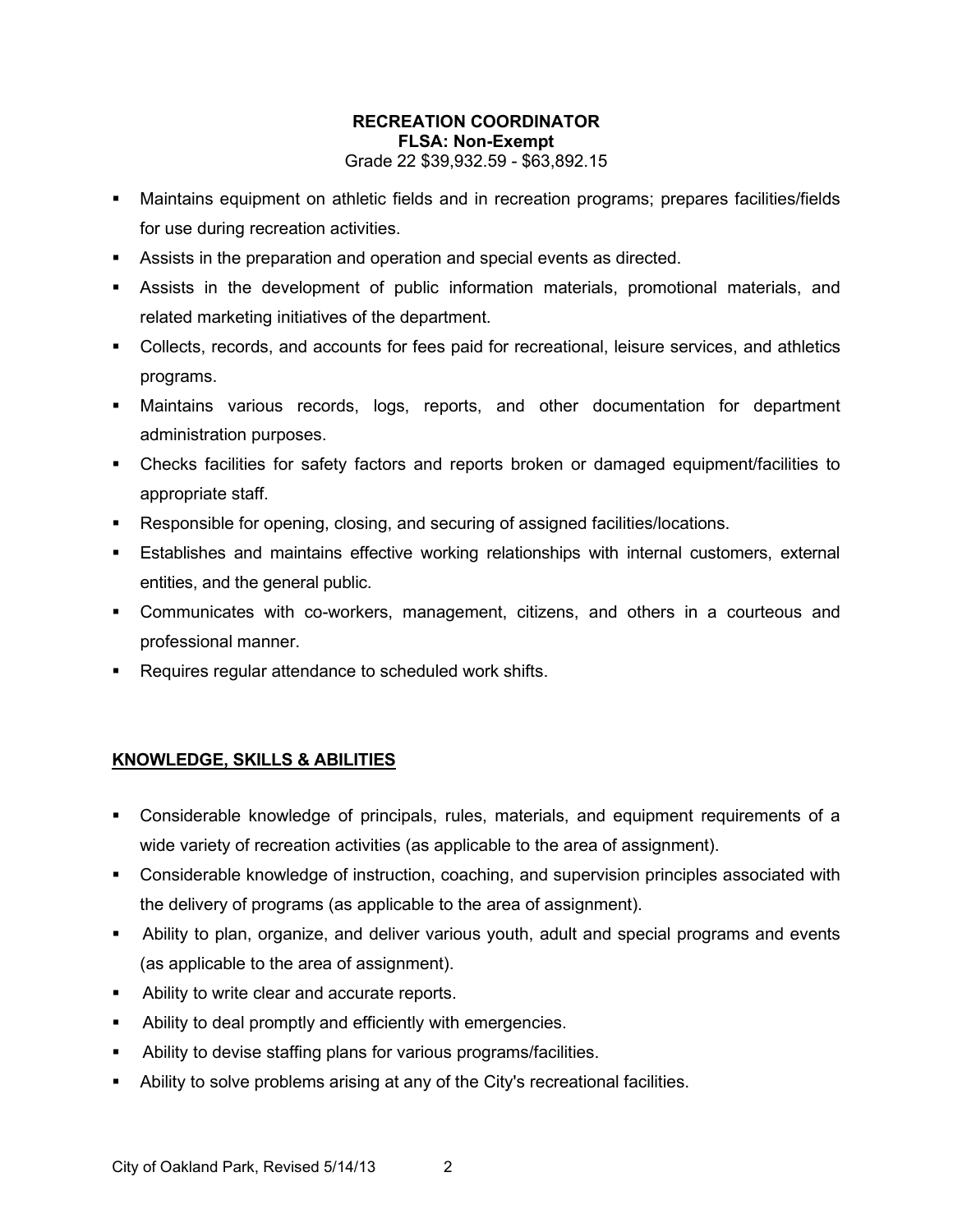- **Interpersonal skills for communicating and leading recreational activities for a** demographically and culturally diverse community.
- Ability to work independently under limited supervision in carrying out department recreational programming.

# **PHYSICAL REQUIREMENTS**

The City of Oakland Park is an Equal Opportunity Employer. In compliance with the Americans with Disabilities Act (42 U.S. C. 12101 et. seq.), the City of Oakland Park will provide reasonable accommodations to qualified individuals with disabilities and encourages both prospective and current employees to discuss potential accommodations with the employer. The physical demands described here are representative of those that must be met by an employee to successfully perform the essential functions of this job.

- **The ability to stand, sit, walk, talk, and hear.**
- **Must be able to operate objects, tools or controls and reach with arms and hands.**
- The employee is occasionally required to climb, balance, stoop, kneel, crouch, or crawl.
- **Traverse rough terrain, walk up or down stairwells, ladders, or steps.**
- **The employee must frequently lift and/or move up to 35 pounds.**
- Must be able to remain outdoors for extended periods of time in high heat and humidity conditions.
- Vision ability includes close and peripheral vision and depth perception.
- Oral communications ability.

# **MINIMUM ACCEPTABLE EDUCATION, TRAINING & EXPERIENCE**

Bachelor's degree in Physical Education, Recreation Management, Leisure Services, or related field; with three (3) years previous recreational program experience in the planning and delivery of recreational, athletic and leisure services programming; or an equivalent combination of education, training, and experience. Requires CPR and First Aid certification (must be obtained